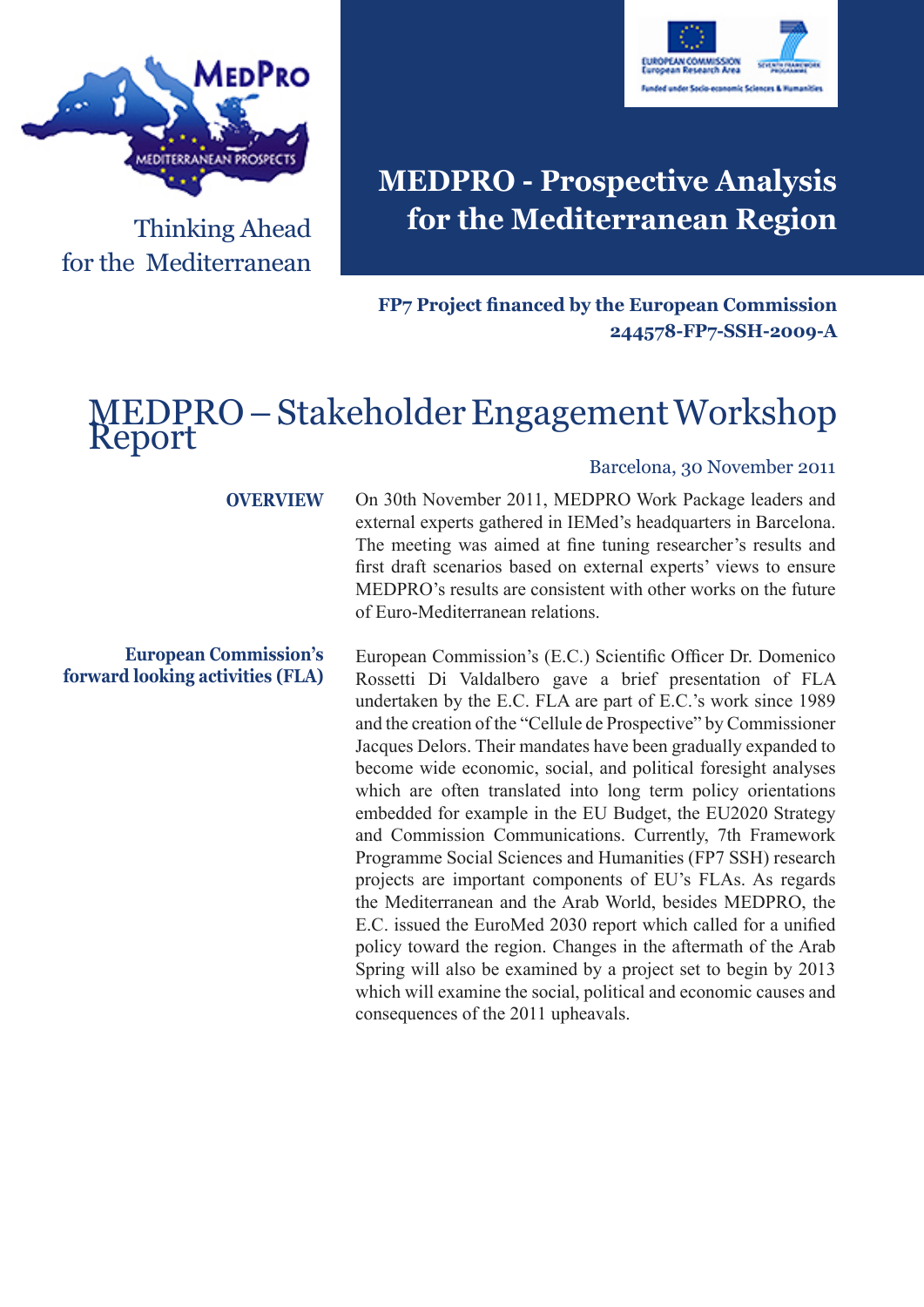

**Qualitative and quantitative foresight (WP8&9)**

## **Thinking Ahead for the Mediterranean**

MEDPRO's foresight framework elaborated by Dr. Carlo Sessa\* (Istituto di Studi per l'Integrazione dei Sistemi, ISIS, Italy) rests on the combination between progress towards reaching sustainable patterns of development and depth of Euro-Mediterranean cooperation. The qualitative scenarios are integrated into a quantitative framework developed by Prof. Pantelis Capros' modeling team (Institute for Communication and Computer Studies at the National Technical University of Athens, ICCS/ NTUA, Greece). First, the reference scenario is quantified, under the assumption of a continuation of current trends in the project's research areas; and, second, deviations from the reference scenario are calculated for variety of socioeconomic variables under each vision of the future. This methodology leads to three possible futures of Euro-Mediterranean relations by 2030:

1. Under a Threats scenario, MED11\*\* countries fail to anchor in sustainable patterns of development, current conflicts in North Africa and the Middle East spread, resulting into a halt of Euro-Mediterranean cooperation. Trade levels decrease due to increased barriers, and economic development is significantly slowed due to infrastructure dilapidation, with GDP growth decreasing by 8.7% compared to actual values.

2. The Union scenario posits MED11 countries will join the European Economic Area (EEA) and fully implement the European "acquis", hence creating a powerful Euro-Mediterranean region with an important influence on the world stage. Governance is significantly enhanced, countries are commercially integrated with themselves and the rest of the world, infrastructure is upgraded, total factor productivity increases and drives economic performance in an upward trend. As a result GDP increases by 4% compared to the reference scenario.

3. Under the Alliance scenario\*\*\*, MED11 countries meet the challenge of sustainable development, and conclude agreements with the in restricted areas such as trade, education, research etc.

These visions of the future should not be seen as rigid, since the future Euro-Mediterranean relations will be influenced by a number of country specific and contextual factors, resulting in deviations from the storylines.

<sup>\*</sup> For a discussion on the scenarios, see R. Ayadi, C. Sessa: "What Scenarios for the Euro-Mediterranean in 2030 in the wake of the Arab Spring?", MEDPRO Policy Paper n°2, October 2011; http://www.medpro-foresight.eu/publication/what-scenarios-euro-mediterranean-2030 wake-post-arab-spring

<sup>\*\*</sup> Algeria, Egypt, Israel, Jordan, Lebanon, Libya, Morocco, Palestine, Syria, Tunisia, Turkey

<sup>\*\*\*</sup> Quantifications are still work in progress under this scenario.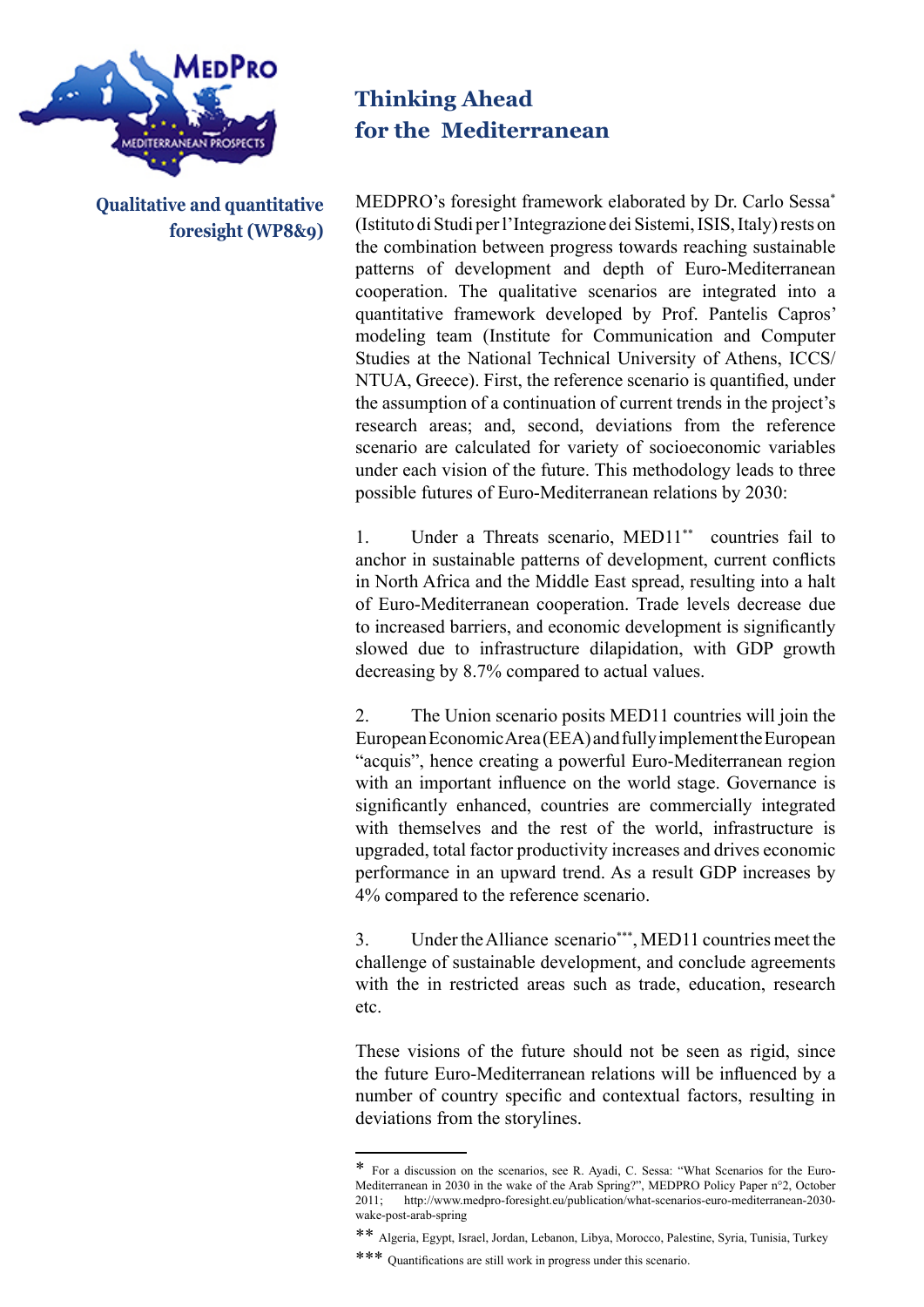

Geopolitics and governance (WP2) **Thinking Ahead for the Mediterranean**

Dr. Silvia Colombo (Istituto Affari Internazionali, IAI) presented the conclusions of WP2 devoted to Geopolitics and Governance. The uprisings in the Southern Mediterranean shook long held US and European foreign policies, that translated in decades' long support for authoritarian regimes, perceived as ramparts against religious extremism and reliable partners in pursuing commercial, security, energy and migration interests. By equating apparent stability with state sustainability, such policies contributed to reinforce the incumbent regimes. The future of the Euro-Mediterranean region points at an overall move towards sustainability albeit with an increased polarization with intra and interstate pockets of conflict.

WP2 external expert, Dr. Roberto Aliboni (IAI) noted that the conceptual framework of WP2, which opposes sustainability and un-sustainability of state, could lead to negative connotations of European policies towards the region. While the EU sought to promote "structural stability" characterized by respect for fundamental rights, sustainable socio-economic development and peaceful management of divergences; EU individual Member States' policies supported non structural stability, a result of the ambiguous nature of the Common Foreign Security and Defense Policy. As the Arab Spring is leading to a rise of religious based political parties, it forces external actors to change their policies; the EU is being now challenged to review its strategy of conflict management in the region.

The report on demographic scenarios presented by Dr. George Groenewold (Netherlands Interdisciplinary Demographic Institute, NIDI) shows that since the 1960s, MED11countries have embarked in a demographic transition translating into declining fertility and mortality rates as well as higher life expectancy\*\*\*\*. Regarding the future, with the exception of the Threats scenario, demographic projections point at the continuation of current trends. Under the Union scenario, fertility rates will eventually drop below replacement levels and life expectancy will increase due to the sanitary and socio-cultural consequences of the economic takeoff. Preservation of traditional norms and values under the Alliance scenario would lead to less pronounced decline in fertility and even higher life expectancy due to better food consumption patterns and health status. As regards migration, MED11 countries are expected to remain net emigration countries. However, under the Union scenario, after 2030, the region's economic performance will attract foreign workers, leading to an offset of migration outflows. Demography, health and ageing (WP3)

<sup>\*\*\*\*</sup> Current fertility rates are converging towards EU levels but remain higher, with an average close to 3 children per woman. Life expectancy ranges on average between70 and 74 for both sexes.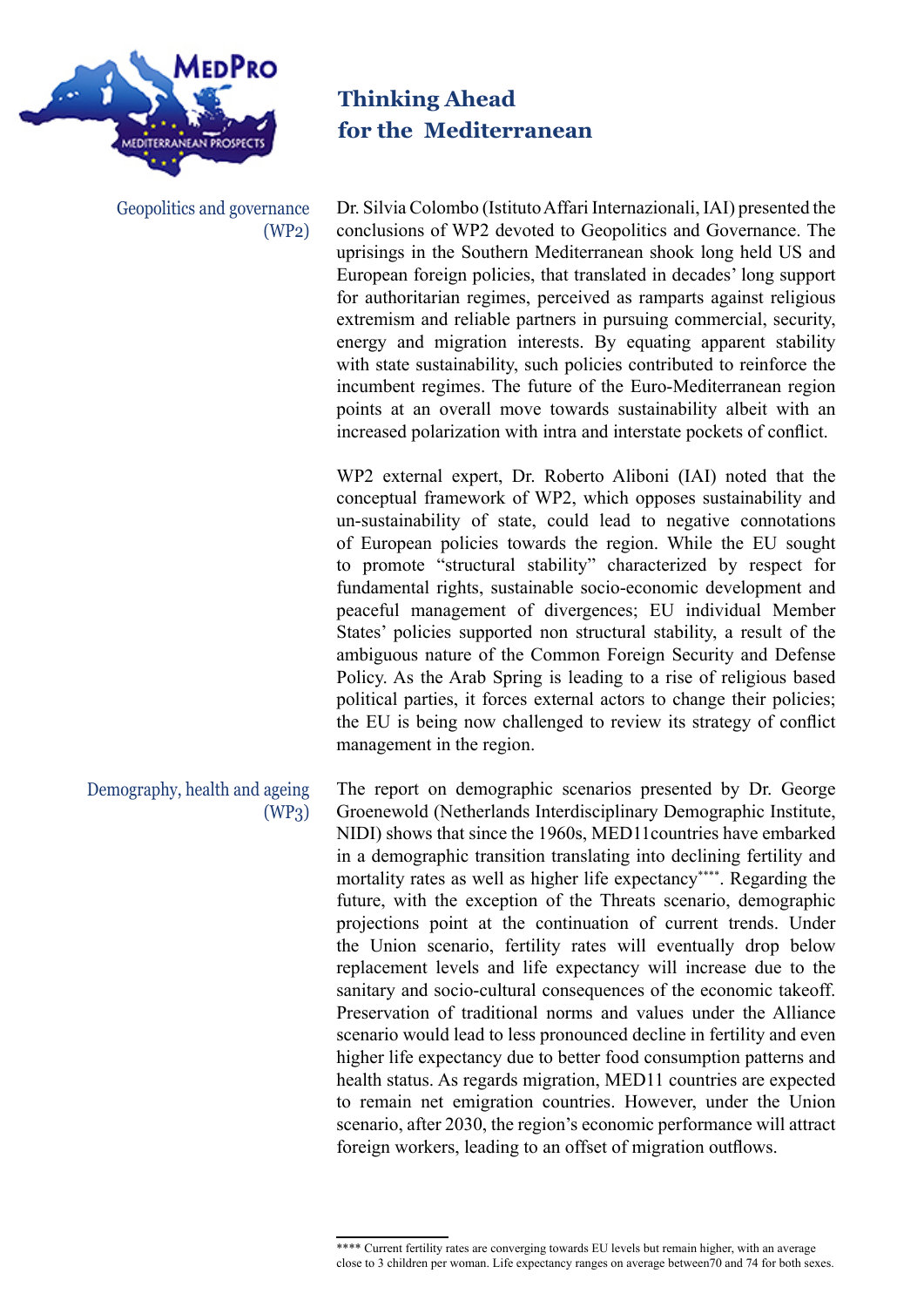

### Energy and adaptation to climate change (WP4a)

**Thinking Ahead for the Mediterranean**

According to demographer Youssef Courbage (Institut National des Etudes Démographiques, INED, France), translating geopolitical and economic scenarios into demographic projections is challenging due to difficulties inherent to assumptions on demographic drivers (i.e. fertility, mortality and migration). The main concern relates to the direction of causality between economic cooperation and the evolution of demographic drivers, since contrary to what is implicitly assumed in the report, changes in MED11 demographic profiles might drive changes in economic cooperation. The results of the demographic projections suggest the MED11 population will be 425 million in 2050, an estimate higher than United Nations' due to initial assumptions on high fertility rates which could have been lower if the influence of education on fertility would have been accounted for.

The objective of WP4a is to assess the economic impact of climate change on two sectors of critical importance for the Southern Mediterranean countries: tourism and agriculture, both being important sources of income and labor for MED11 populations. Dr. Francesco Bosello (Fondazione Eni Enrico Mattei, FEEM) presented the results on the tourism sector. The estimation of a model of tourist arrivals considering biodiversity and temperature as determinants shows that increases in temperature, lead to a decrease in biodiversity, negatively impacting tourist arrivals. According to his calculations, an increase of 1.9°C by 2050 could lead to decreases in tourist arrivals of 5, 9 and 20% in Israel, Jordan, Lebanon, Palestine, Syria; Algeria, Egypt, Libya; Morocco, Tunisia; and, Turkey respectively.

As far as agriculture is concerned, contrary to commonly reported views, Dr. Nicola Lamaddalena's (Mediterranean Agronomic Institute of Bari, MAIB, Italy) research shows that climate change, could in fact enhance crop productivity in the Southern Mediterranean. The main reason for this somewhat striking result is to be found in photosynthesis: a higher concentration of CO2 in the atmosphere results in crops producing more organic compounds. Regarding the future of water use in the region, climate change will stress water availability, calling for more efficient use. Against this backdrop, as MED11 economies grow, they will tend to allocate more water resources to the industrial sector, thus lowering water resources available for irrigated agriculture. Yet, depending on the countries and locations, the negative effects on farm income of reduced irrigation could be offset by better crop yields stemming from bio-atmospheric conditions.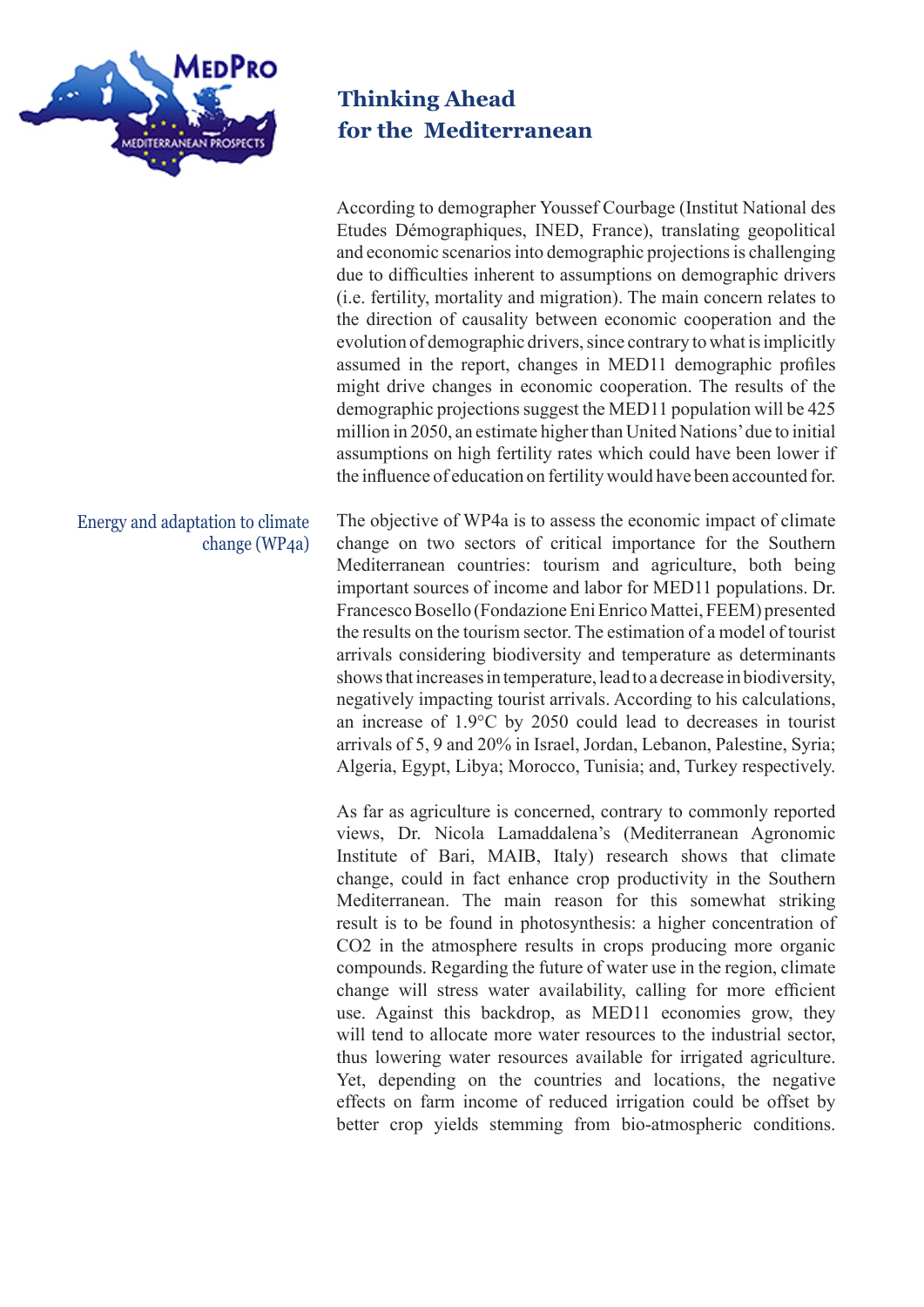

Energy and climate change mitigation (WP4b) **Thinking Ahead for the Mediterranean**

Sebastien Abis (Centre International des Hautes Etudes Agronomiques, CIHEAM, France) congratulated WP4a team for their robust scientific approach but also called on the research to be more linked to international developments, especially in the Mashrek where future water availability is a source of significant geopolitical tensions. According to him, the foresight exercise should also take into account "wildcards" (i.e. un-expectable developments with wide implications such as technological developments, natural catastrophes etc.). Technological developments might for example allow less water intensive technologies to emerge in industry, hence offsetting the negative effect of water scarcity on farm income.

Prof. Pantelis Capros (ICCS/NTUA) briefly outlined MED11's main energetic characteristics. Energy systems in the MED11 are dependent from hydrocarbon resources, which are produced and exported essentially by Algeria and Libya\* , while other countries resort to imports to cover their needs and the entire region presents an important but untapped renewable energy potential. With the exception of Israel, energy demand is not saturated, meaning that increases in GDP will not exert pressures on hydrocarbons demand. As regards electricity, countries have embarked since the 1990s in ambitious electrification efforts, a trend likely to be sustained in the foreseeable future. The main challenges ahead of the region are to progress towards more efficient energy use, invest in infrastructure and in renewable energy sources (RES). These challenges can be met provided the region cooperates with the EU. For example, computations under the GEM-E3 model show that under the assumption the EU implements a climate policy consisting in decreasing CO2 emissions by 40% by 2030 and agrees with the MED11 to: i) extend the Emissions Trading Scheme (ETS); ii) invest in solar-thermal energy; reinforce grids; and, iii) apply a solar power price ensuring a fair rate of return; mutual benefits can arise. These will translate into a rebalancing of fossil fuels use in favor of gas, increased use of RES, a lower compliance cost as well as a cheaper restructuring of the power sector in the EU and higher economic activity, employment and GDP growth in the MED11.

WP4b external expert, Dr. Houda Ben Jannet Allal (Observatoire Méditerranéen de l'Energie, OME, France) emphasized that the continuation of current trends in energy in the MED11 are environmentally detrimental and could jeopardize energy security. Against this backdrop, she pointed that not only North South and South South cooperation were essential to engage in sustainable patterns of energy use. To do so, Euro-Mediterranean policies should make energy efficiency their first priority and support the development and trade of RES across both shores.

<sup>\*</sup> Following recent discoveries, Egypt and Israel became small producers and marginal exporters of natural gas.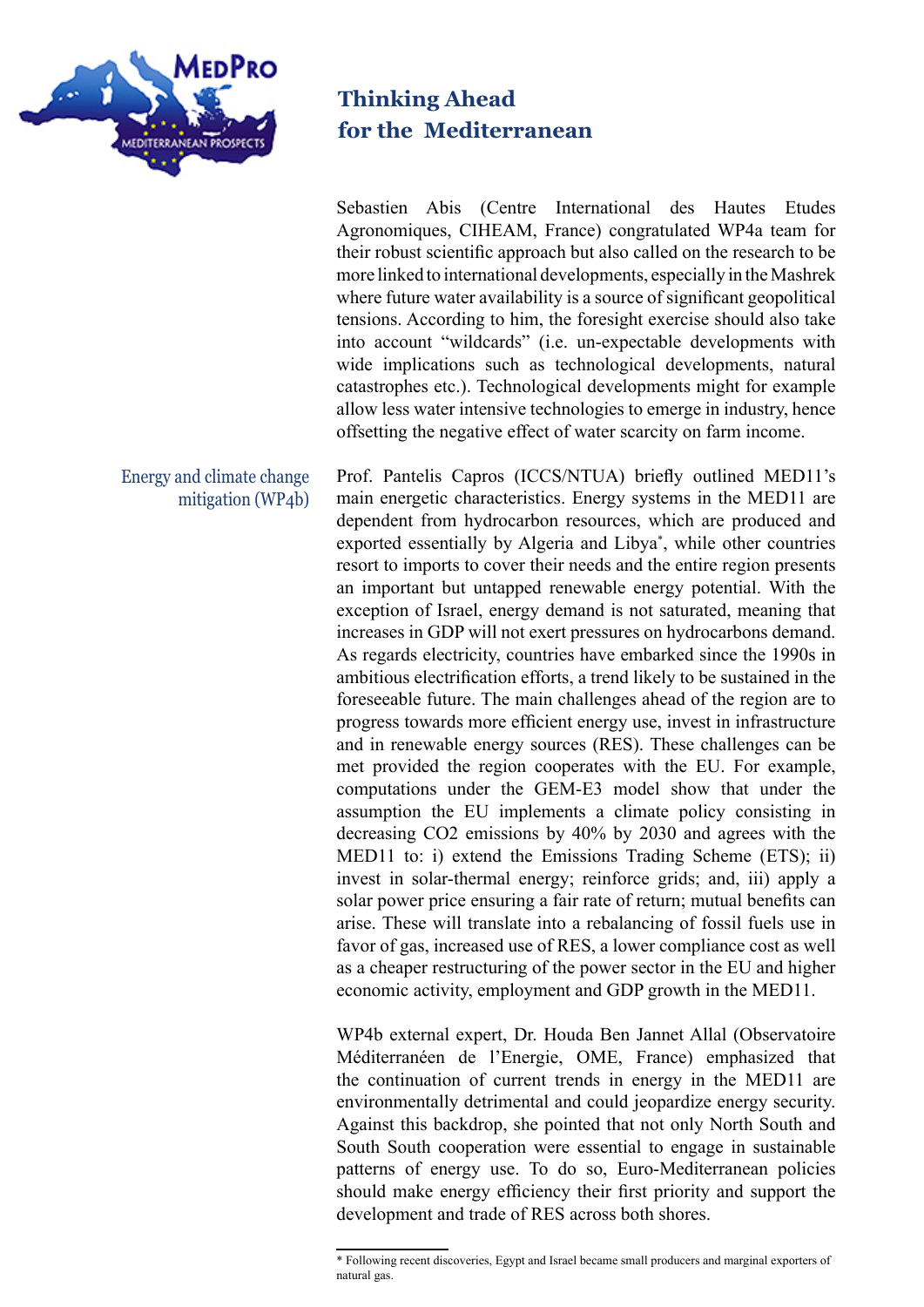

Economic development, trade, investment and sectors of special importance (WP5)

### Financial services and capital markets' development (WP6)

**Thinking Ahead for the Mediterranean**

Dr. Luc De Wulf (Center for Social and Economic Research, CASE, Poland) presented the results of three studies: i) the determinants of growth and inflation in the MED11; ii) the determinants of foreign direct investment (FDI) and manufactured exports; and, iii) analysis of deep vs. shallow integration. Results of these three analyses confirm the importance of macroeconomic stability, economic openness, good infrastructure and governance quality in stimulating GDP growth, FDI inflows, and manufactured exports. Regarding the analysis of deep and shallow integration, MED11 countries exhibit high levels of non tariff barriers (NTBs) and bad quality of infrastructure, resulting in important trade costs. Investigation of scenarios of trade liberalization and improvement of transport infrastructure could lead to significant increases of intra MED11 and EU exports.

Wafaa Sobhy Ibrahim (ANIMA Investment Network) called on taking into account the quality of FDI: much of the investment inflows in the MED11 are concentrated in coastal areas, exacerbate environmental degradation and do not generate qualified employment. By the same token, growth analyses should not only rest on per capita growth, but should also consider territorial and other disparities, since according to her; these have been important factors driving the 2011 uprising.

Despite heterogeneity in economic performance and social indicators, financial sectors of the MED11 share a number of common characteristics. First, banks dominate the financial landscape; second, capital markets and non banking financial institutions (i.e. credit guarantee schemes, micro-finance institutions etc.) are underdeveloped; third, financial intermediation is low; fourth, banks seem capitalized and profitable; fifth, financial institutions exhibit a preference for financing short term operations at the detriment of long term investments; and, sixth, individuals and small businesses face significant obstacles in accessing finance.

The research presented by Dr. Rym Ayadi (MEDPRO Coordinator, Centre for European Policy Studies, CEPS, Belgium) shows that developing the financial sector in the region so as to alleviate constraints in access to finance and mitigate risks requires above all institutional reform: a marginal enhancement of institutional development indicators can increase credit to the private sector by up to 25% while doubling the value traded on regional stock markets. In comparison, the crowding out effect of government debt, although positive and significant appears marginal, since a reduction of 1% in growth of government debt would increase private credit only by 0.4%.